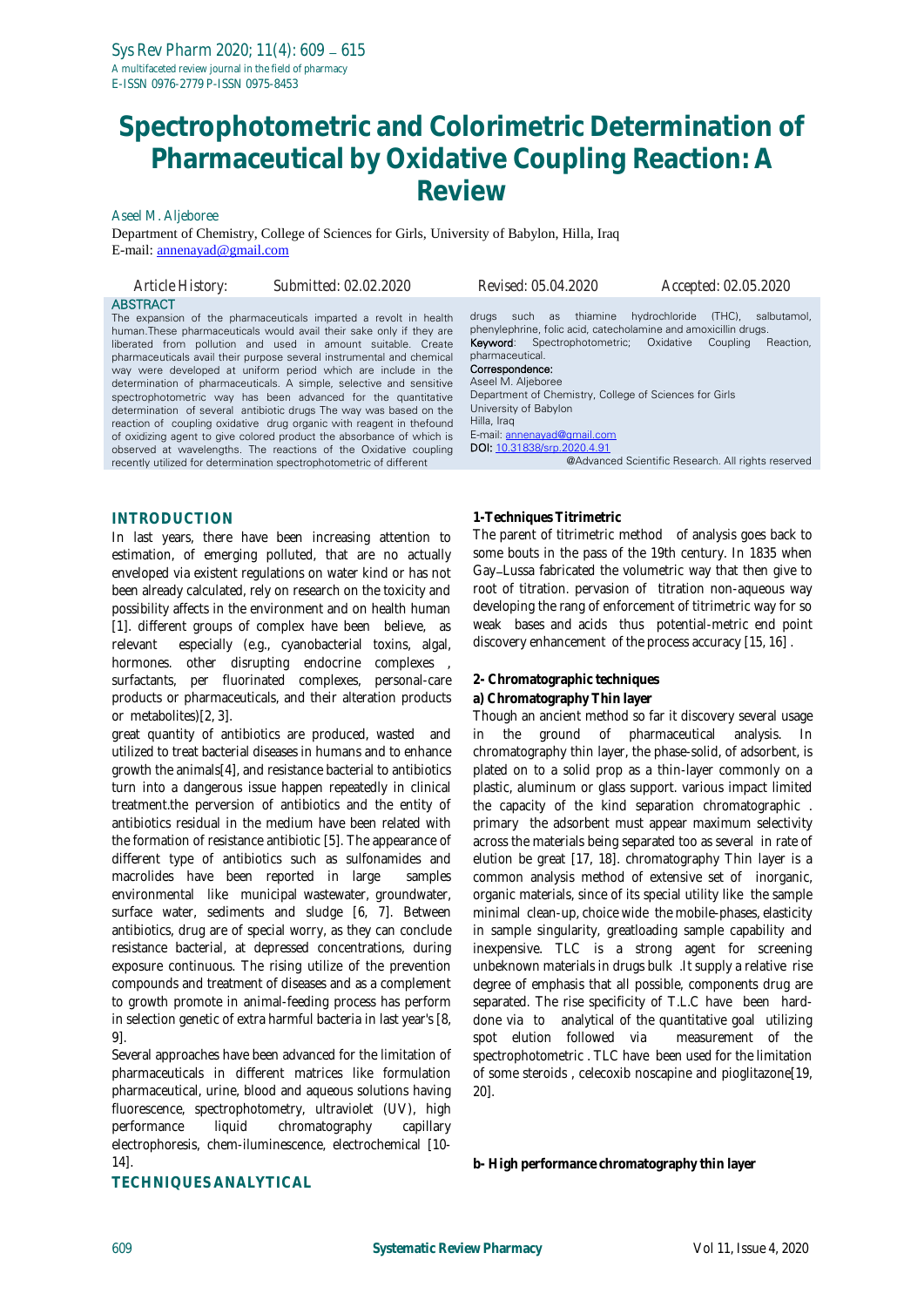The progress of the method, high performance chromatography thin layer jut as significant tool in drug analysis. H.P.T.L.C is a rapid technique separation as well as elastic sufficient to analyze a broad set of samples.This method is useful in various wherewithal as it is simple to handlebar and request a short time analysis to analyze the compound ,sample clean crude. H.P.T.L.C estimate the entire chromatogram with a set of factors wanting limit time furthermore, there is separatehowever freelance expansion of various standards and samples on any plate, leading to an rise accuracy of data. H.P.T.L.C have utilized to drugs amount as estradiol, ethenyl and cyprotarone, pentazocine, tramadol and alfuzosin [21, 22]

## **c- High-performance chromatography liquid (HPLC)**

H.P.L.C is an advanced form of chromatography liquid utilized inextrication the compound mix of molecules encountared in biological or method chemical, in order to identifybest the role of molecules individual. The specificity H.P.L.C way is stellar and together enough accuracy is too negotiable. Thus, it needs to be declared that the specificity astonishing accuracy are possible only if broad-ranging order capability tests are load out before the analysis H.P.L.C. For the cause the cost to be driven for rise specificity, accuracy and precision is too rise. Generally utilized detectors inH.P.L.C is UV detector that is talented of monitoring deference concurrently wave-lengths; the promising only via relating awavelength several scanning program. If current in adequateamount, detector U.V assures totally the U.V absorbing module is detected [11, 23, 24].

## **d. Chromatography Gas**

Chromatography gas is technique strong separation of disclosure of unstable organic components. join to decisiveness and on-line disclosure let perfect quantitative limitationof compound mixes, inclusive effect of combinationsdown to parts per trillions in some fixed state . Gas chromatography liquidcommands a substantial part in the analysis from product drug [25, 26].Chromatography gas is too an significant instrument foranalysis of impure of drug. In last year'sChromatography gas have used to valuation the method associated impurityof drug[27] .

#### **3-Spectroscopic techniques**

#### **a) Spectrophotometry**

Spectrophotometry is very group significant of way that find an significant place in pharma-copoei as are spectrophotometric way created on simple U. V absorption and the reactions chemical. Spectrophotometry the methods quantitative of the reversal or properties transmission of a substance as ajob of wavelength[28].The compensations of the systemsislittle time and laborconsumption. Accuracy of this ways is too excellent. The utilize of U-Visible spectrophotometry specially useful in the analysis of drug amount form needs improved quickly above the next years. The colorimetric ways is generally created of the following: development the reaction Complex, Reduction- Oxidation method, Effect catalytic [29, 30].

**B) Near infrared spectroscopy (NIRS)**

NIRS is a fast and not-criticalsystem that make available multi-compound analysis of exactly some matrix. In latest years, spectroscopy N.I.R requiresincreased a varied appreciation inside the drugmanufacturingfor raw testing material, produce value control and methodmonitoring. The growing drug interest in N.I.R spectroscopy is possibly a direct importance of its main improve above extra analytical methods, [31, 32].

#### **c) Phosphorimetry and Fluorimetry**

The pharmaceutical manufacture constantly research for the selectivity methods analytical utilizing the micro samples. The spectrometry Fluorescenceas the method that avail theaim of rise sensitivity wanting the cost of precision or specificityin the analysis quantitative of several pharmaceuticals in dose forms andfluids biological have notice in last year's[33-35] .

## **Toxicity of pharmaceutical**

The broad event of pharmaceutical in several ecological media lift worry about their possibility damage to human health and ecosystem. Based on the toxicological results and ecological concentration levels, danger of sharp effects toxic from these pharmaceutical are trust to be not likely. ecological exposition to antibiotics may speed the stabilityor development of antibiotic resistance genes whichpose potential damage to eco system and human health.Antibiotic resistance genes converting resistanceto a wide-range of antibiotic types, for example fluoroquinolones , macrolides, tetracyclines, and sulfonamides occur ubiquitously in hospital and livestock feeding sewages, municipal waste-water,water surface, as well as water drinking resources[36-38].

Some samples of adverse effects from several typesof pharmaceutical. Also the resistance of the antibiotic through endocrine disruption and antibiotics via hormones, it was create antibiotics and gemfibrozil (lipid blood regulator) as well as triclosen and triclocerban (antimicrobial agents) [39, 40] .could prevent the growing of algae. Caffaine (stimulant drug)might data in endocrine disturbance of gold-fish , andpropranolol (beta-blocker) can decrease of the eggs viable[41]. Besides, synergistic impact of thechemicals toxic canbe a worry. Tests with groupings of different pharmaceuticals like (ibuprofen, diclofenac, carbamazepine) consider strong affects than probable from the impact measured singly to the aim water organism. Extra worry around pharmaceutical is their probable biomegnification and bioaccumulation in water food web. Different groups of pharmaceutical, for example disinfectants, UV filters, and synthetic musks, have been accepted to be talented to bioeccumulate and possibly bio magnify and can lastly cause adverse effects to human beings [42].

#### **Pharmaceutical contaminations**

Pharmaceuticals or drugs are widely expended to advance the health statuses of animals and humans [43, 44].

**1- Antibiotics**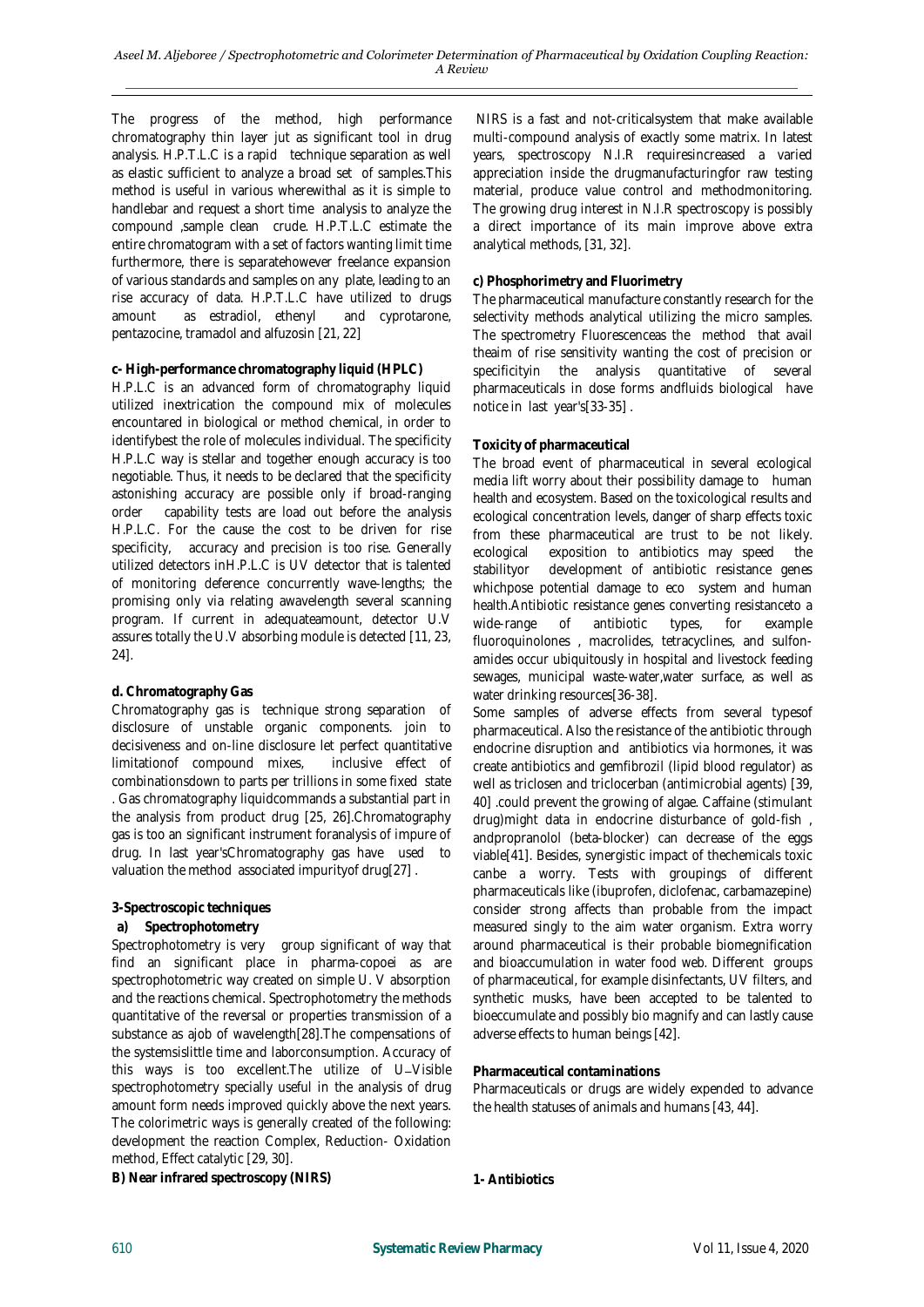Pharmaceuticals found a great group of human and veterinary medicinal complexes which have been utilized during the world [45]. The utmost enhancement pharmaceuticals create in the tap water are analgesics, antibiotics, hormonal and painkillers drugs. These chemicals find their way into the water by sewage methods of drug industrial hospitals, private households and plants. Though the quantity of drugs

in the waterenvironment is little, its incessant input couldestablish in the long-term a potential risk for water and organisms terrestrial. Thus, over the past limited years these complexes are reflected to be an emerging ecological difficult [46-49]. Table 1 classifies the utmost important groups of antibiotics.

| Compound        | Solubility | Structure                                                              | Formula     | Weight | Ref.   |
|-----------------|------------|------------------------------------------------------------------------|-------------|--------|--------|
| Amoxicillin     | 3430       |                                                                        | C16H19N3O5S | 365.5  | $[50]$ |
| Oxytetracycline | 17         | CONH <sub>7</sub><br>OH<br>CH <sub>3</sub> OH<br>HO.<br>$NCH_3$        | C22H24N2O9  | 460.43 | $[51]$ |
| Norfloxacin     | 400        | COOH<br>$H_2C$ CH <sub>3</sub>                                         | C16H18FN3O3 | 319.33 | $[42]$ |
| Penicillin G    | 100        |                                                                        | C16H17N2O4S | 372.48 | $[37]$ |
| Tetracyclin     | 22         | CH)<br>HyC<br>$H_3C$<br>$-001$<br>39H <sub>2</sub><br>OH.<br>car<br>OН | C22H24N2O   | 480.90 | $[50]$ |

## **Table 1:** Characteristics and structure of pharmaceuticals.

# **2- Anti-inflammatory agents and Analgesics**

Pharmaceuticals used to release block inflammation and pain. The utmost famous analgesics are acetaminophen and aspirin [52] diclofenac , naproxen (NA) ketoprafen, and Ibuprofan, are communal anti-inflammatory agents. Pharmaceuticals fitting to the period of anti-inflammatory agents and analgesics are ordered as hazardous contaminant since of their immutcapability in aqueous solutions [53] .

## **3-Hormones**

Consider very essential Pharmaceuticals agreed their extensive utilize and hazardous impact on animals and humans. estrogens kind of Conjoint normal hormones [54]like estreol along with its derivatives, while the counterpart synthetic is  $17\alpha$ -ethinylestrediol[55], Thus, estrogens has been considered as abundant contaminants. Their occurrence in wastewaters poses a significant hazard to systems[56] .

## **4-Lipid regulators**

Consider essential Pharmaceuticals that impede cardiovascular illness progression and decrease the conc.of cholesterol to preclude diseases heart [57], These Pharmaceuticals mostly contain of fibrates and statins. The initial collection of the regulators lipid is rarely present in the setting since metabolite is the main basis of statins [58]**.**

Oxidative Coupling one of the most popular reactions include the reaction of two or more organic compounds in presence of an oxidizing agent under suitable conditions where an intermediate compounds are formed which react with each other to produce a colored product that can be measured spectrophotometrically that can be used to determine several drugs [59-62].

Various phenols in aqueous solution were determined using 4-Aminoantipyrine (4AAP) for its chromogenic activity through oxidative coupling of phenols with AAP in presence of an oxidant yielding highly colored diagnostic quinoneimine color. Although, 4AAP is an aromatic substance with analgesic, antipyretic and anti-inflammatory properties but not used as a drug for its side effect [63, 64] [\(Table 2\)](https://www.sciencedirect.com/science/article/pii/S221334371830352X#tbl0005).

**Literature Survey of oxidative coupling in pharmaceutical products**

**Table 2:** Oxidative coupling of some pharmaceutical products

| Pharmaceutical | Reagent          | Color | λmax | $\bigcup$ | Oxidant agent | Ref. |
|----------------|------------------|-------|------|-----------|---------------|------|
| products       |                  |       | (nm) | (mq/L)    |               |      |
| Phenylephrine  | 4aminoantipyrine | pink  | 503  |           | potassium     | 391  |
| hydrochloride  |                  |       |      |           | ferricyanide  |      |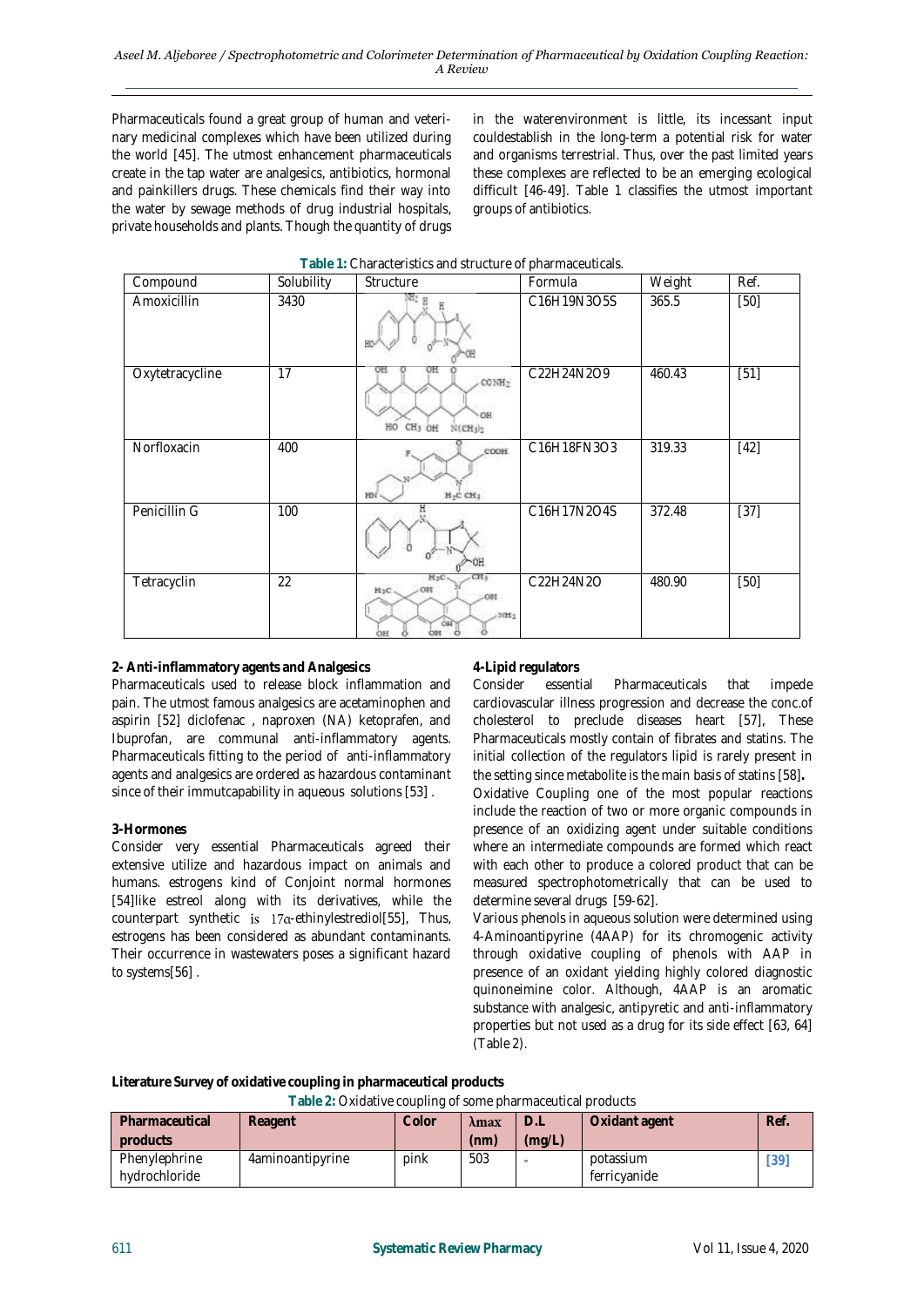| Phenylephrine     | 4-aminoantipyrine      | pink   | 503 | 0.09  | potassium             | [60, 65] |
|-------------------|------------------------|--------|-----|-------|-----------------------|----------|
| hydrochloride     |                        |        |     |       | ferricyanide          |          |
| <b>Etilefrine</b> | 4-aminoantipyrine      | pink   | 503 | 0.1   | potassium             | [66]     |
| hydrochloride     |                        |        |     |       | ferricyanide          |          |
| barbituric acid   | 4-aminoantipyrine      | pink   | 510 | 0.45  | potassium iodate      | [67]     |
| Ritodrine         | 4-aminoantipyrine      | pink   | 503 | 1.0   | potassium             | $[68]$   |
| hydrochloride     |                        |        |     |       | hexacyanoferrate(III) |          |
| Amoxicillin       | N,N-dimethyl-p-        | blue   | 660 | 0.637 | potassium             | [69]     |
|                   | phenylenediamine       |        |     |       | hexacyanoferrate(III) |          |
| Nifedipine        | $3-$<br>methyl-2-      | green  | 685 | 0.21  | ferric chloride       | $[70]$   |
|                   | benzothiazolinonehydra |        |     |       |                       |          |
|                   | zone (MBTH)            |        |     |       |                       |          |
| Nifedipine        | <b>Brucine</b>         | Violet | 546 | 0.23  | sodium periodate      | $[70]$   |

# **CONCLUSION**

The major goal of the drugs is to do the human to make them cast of possibility disease or barring of the illness. For the drug to do its purposed aim they must be free from pollution or other intervention which may injury humans .This review is aimed at focusing the partof several instruments of the analytical in the prove of drugs and granting a comprehensive literature wipe of the instrumentation included in analysis drug . The review too highlights the development of the method starting from the titrimetric old system and attainment the advanced hyphenated of the stages method

# **REFERENCES**

- 1. Fe'lix Herna'ndez, J.V.S., Marı'a Iba'n~ez, Carlos Guerrero, *Antibiotic residue determination in environmental waters by LC-MS.* Trends in Analytical Chemistry, 2007. **26**: p. 6.
- 2. Aljeboree, A.M., F.H. Hussein, and A.F. Alkaim, *REMOVAL OF TEXTILE DYE (METHYLENE BLUE MB) FROM AQUEOUS SOLUTION BY ACTIVATED CARBON AS A MODEL (CORN-COB SOURCE WASTE OF PLANT): AS A MODEL OF ENVIRONMENTAL ENHANCEMENT.* Plant Archives 2019 **19**( 2): p. 906-909.
- 3. Fent, K., A.A. Weston, and D. Caminada, *Ecotoxicology of human pharmaceuticals.* Aquatic Toxicology, 2006. **76**(2): p. 122-159.
- 4. Dong Li, M.Y., Jianying Hu, Yu Zhang, Hong Chang, Fen Jin, *Determination of penicillin G and its degradation products in a penicillin production wastewater treatment plant and the receiving river.*WAT E R R E S E A R C H, 2008. **42**: p. 307 317.
- 5. Dol, I. and M.s. Knochen, *Flow-injection spectrophotometric determination of salbutamol with 4-aminoantipyrine.* Talanta, 2004. **64**(5): p. 1233-1236.
- 6. Aljeboree, A.M., *Removal of Vitamin B6 (Pyridoxine) Antibiotics Pharmaceuticals From Aqueous Systems By ZnO.* International Journal of Drug Delivery Technology 2019. **9**(2): p. 125-129.
- 7. Ebele, A.J., M. Abou-Elwafa Abdallah, and S. Harrad, *Pharmaceuticals and personal care products (PPCPs)*

*in the freshwater aquatic environment.* Emerging Contaminants. **3**(1): p. 1-16.

- 8. Alkaim, A.F., Alrobayi, Enas M ,Algubili, Abrar M and Aljeboree, Aseel M, *Synthesis, characterization, and photocatalytic activity of sonochemical/hydration dehydration prepared ZnO rod-like architecture nano/microstructures assisted by a biotemplate.* Environmental technology, 2017. **38**(17): p. 2119- 2129.
- 9. F. Sacher, F.T.L., H.-J. Brauch, *Pharmaceuticals in groundwaters: analytical methods and results of a monitoring program in Baden-Württemberg, Germany.* Journal of Chromatography A,, 2001. **938**: p. 199-210.
- 10. Fiamegos, Y., C. Stalikas, and G. Pilidis, *4- Aminoantipyrine spectrophotometric method of phenol analysis: Study of the reaction products via liquid chromatography with diode-array and mass spectrometric detection.* Analytica Chimica Acta, 2002. **467**(1): p. 105-114.
- 11. Gamba, V. and G. Dusi, *Liquid chromatography with fluorescence detection of amoxicillin and ampicillin in feeds using pre-column derivatization.* Analytica Chimica Acta, 2003. **483**(1): p. 69-72.
- 12. Gomez, M.ج.R., et al., *Simultaneous determination of dextromethorphan, diphenhydramine and phenylephrine in expectorant and decongestant syrups by capillary electrophoresis.* Journal of Pharmaceutical and Biomedical Analysis, 2002. **30**(3): p. 791-799.
- *13.* Gorog, S., *Ultraviolet-Visible Spectrometry in Pharmaceutical Analysis* CRC Press, Boca Raton 1995.
- 14. Grujiš S., T. Vasiljeviš , and M. Lau $\psi$ eviš , *Determination of multiple pharmaceutical classes in surface and ground waters by liquid*   $chromatography \hat{a} \epsilon$ "ion trapâ€<sup>"</sup>tandem mass *spectrometry.* Journal of Chromatography A, 2009. **1216**(25): p. 4989-5000.
- 15. Matei, N., Birghila, S., Popescu, V., Dobrinas, S., Soceanu, A., Oprea, C., Magearu, V., Rom. J. Phys. , 2008. **53**: p. 343-351.
- 16. Rahman, N., Anwar, N., Kashif, M., IL Farmaco 2005a. . **60**: p. 605-611.
- 17. Enas M Alrobayi, A.M.A., Aseel M Aljeboree, Ayad F Alkaim, Falah H Hussein, *Investigation of*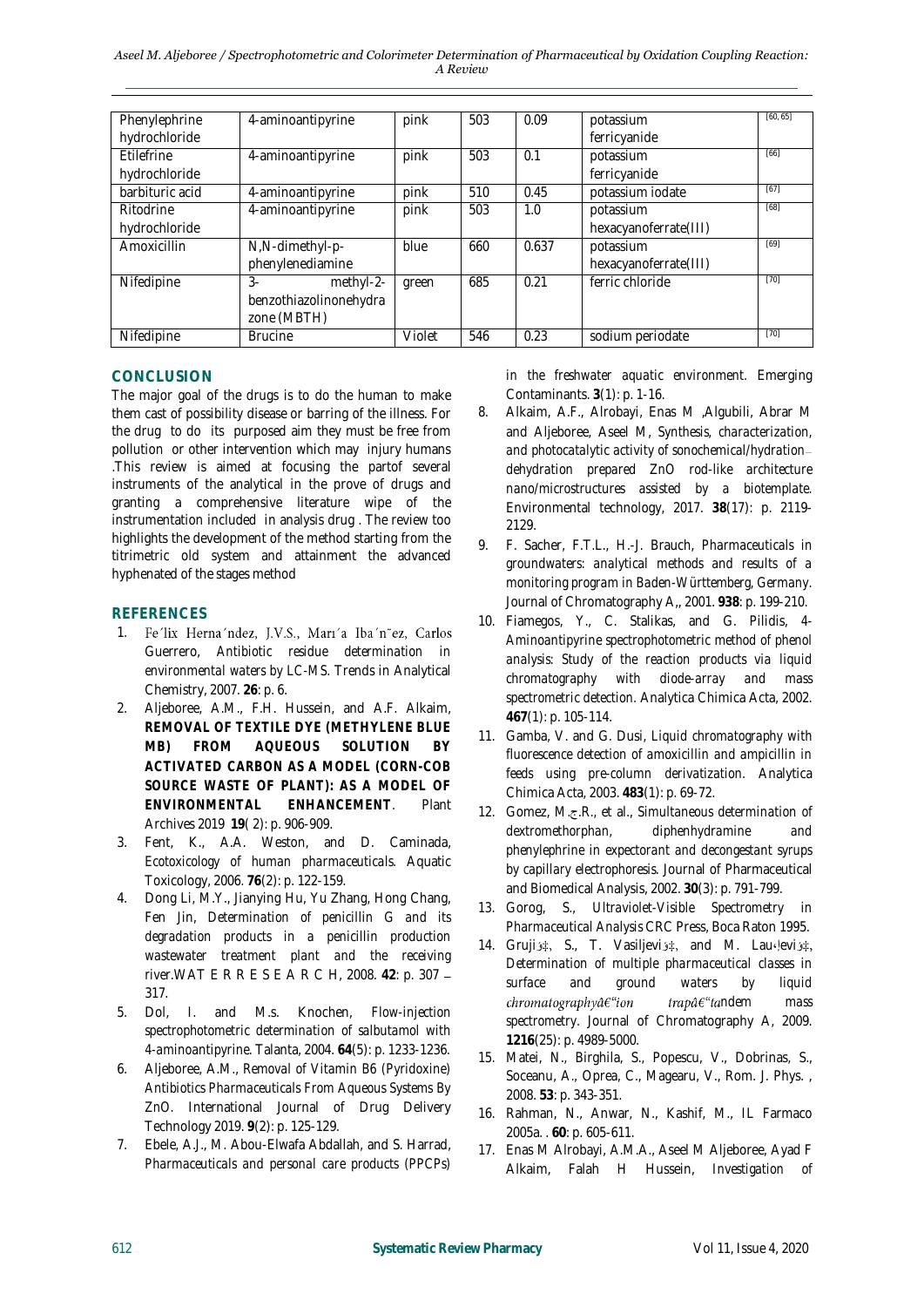*photocatalytic removal and photonic efficiency of maxilon blue dye GRL in the presence of TiO2 nanoparticles.* Particulate Science and Technology, 2017. **35**(1): p. 14-20.

- 18. Szepesi, G., Nyiredy, S., *Pharmaceutical and drugs. In: Sherma,J., Fried, B. (Eds.), Handbook of Thin-Layer Chromatography.* Marcel Dekker, 1996. **2**: p. 208-235.
- 19. Ashour, A., Hegazy, M.A.M., Moustafa, A.A., Kelani, K.O., Abdel Fattah, L.E., Drug Test. Anal. , 2009. **1**: p. 327-338.
- 20. Gumieniczek, A., Hopkala, H., Bereka, A., J. Liq. Chromatogr.Relat. Technol. , 2004. **27**: p. 2057-2070.
- 21. Ebrahim, Z.A.J., Balalau, D., Baconi, D.L., Gutu, C.M., Ilie, M.,, Farmacia 2011. **59**: p. 381-387.
- 22. El-Sayed, G.O., Yasin, S.A., El Badawy, A.A., Arab. J. Chem., 2010. **3**: p. 167-172.
- 23. Ruwaida A Raheem, H.Y.A.-g., Aseel M Aljeboree, Ayad F Alkaim, *Photocatalytic degradation of reactive green dye by using Zinc oxide.* Journal of Chemical and Pharmaceutical Sciences, 2016. **9**(3): p. 1134-1138.
- 24. Devi Manjula, A.S., Ravi, T.K, Int. J. Pharm. Tech. Res, 2012. **4**: p. 576-581.
- 25. Rodríguez, I., J.B.Quintana, J. Carpinteiro, A.M. Carro, R.A. Lorenzo, R. Cela, , *Determination of acidic drugs in sewage water by gas chromatography-mass spectrometry as tert.- butyldimethysilyl derivatives. .J. Chromatogr. A.*, 2003. .**985**: p. 265-274.
- 26. Verenitch, S.S., C.J. Lowe, and A. Mazumder, *Determination of acidic drugs and caffeine in municipal wastewaters and receiving waters by gas chrom* trap tandem mass *spectrometry.* Journal of Chromatography A, 2006. **1116**(1): p. 193-203.
- *27.* Xiao, X., D.V.McCalley, J. McEvoy, *Analysis of estrogens in river water and effluents using solid-phase extraction and gas chromatography-negative chemical ionisation mass spectrometry of the pentafluorobenzoyl derivatives. .J. Chromatogr. A.* , 2001. **923**: p. 195-204.
- 28. Zhang, W., et al., *Determination of Levan from Bacillus licheniformis by Ultraviolet Spectrophotometry.* Tropical Journal of Pharmaceutical Research, 2015. **14**(4): p. 679-685.
- 29. Karpinska, ed. *Basic Principles and Analytical Application of Derivative Spectrophotometry*. Macro to Nano spectroscopy, ed. b.e.b.J. Uddin. 2012: InTech. 253-256.
- 30. Halling-Sأ̧rensen, B., et al., *Occurrence, fate and effects of pharmaceutical substances in the environment- A review.* Chemosphere, 1998. **36**(2): p. 357-393.
- 31. B. Halling-Sorensen, S.N.N., P.F. Lanzky, F. Ingerslev, H.C.H. Lutzhoft, S.E. Jorgensen, *Occurrence, fate and effects of pharmaceutical substances in the environment-a review.* Chemosphere, 1998. **36**(2): p. 357.
- 32. J.M. Brausch, G.M.R., *A review of personal care products in the aquatic environment: environmental*

*concentrations and toxicity.* Chemosphere, 2011. **82** p. 1518-153.

- 33. Bader, A.T., et al., *REMOVAL OF METHYL VIOLET (MV) FROM AQUEOUS SOLUTIONS BY ADSORPTION USING ACTIVATED CARBON FROM PINE HUSKS (PLANT WASTE SOURCES).* Plant Archives 2019 **19**( 2): p. 898-901.
- 34. KASIM H. KADHIM, A.N.A.a.A.S.A., *Separation and Preconcentration for Determination of Ultra Trace of Chromium(III) and Zinc(II) Using Spectrofluorimetry Techniques.Asian Journal of Chemistry*, *2014*. *26*: p. *139-142*.
- 35. Eman I. El-Kimary and M.A.A. Ragab, *Derivative synchronous spectrofluorimetry: Application to the analysis of two binary mixtures containing codeine in dosage forms.* Spectrochimica Acta Part A: Molecular and Biomolecular Spectroscopy, 2018. **204**: p. 677-684.
- 36. **Aseel M. ALjeboree , A.N.A., Ayad F. ALkaim**, *Removal of Pharmaceutical Amoxicillin drug by using (CNT) decorated Clay/ Fe2O3 Micro/Nanocomposite as effective adsorbent: Process optimization for ultrasound‐assisted adsorption.*International Journal of Pharmaceutical Research, 2019. **11**( 4): p. 80-86.
- 37. Brausch JM, R.G., *A review of personal care products in the aquatic environment: environmental concentrations and toxicity. .* Chemosphere 2011. **82**: p. 1518-32.
- 38. Besse JP, G.J., *Human pharmaceuticals in surface waters.* Toxicol Lett, 2008. **176**: p. 104-23.
- 39. Aseel M Aljeboree, A.N.A., *Determination of Phenylephrine Hydrochloride and Amoxicillin in a Binary Mixture using Derivative Spectrophotometry Methods.* International Journal of Pharmaceutical Quality Assurance, 2019. **10**(03): p. 168-177.
- *40.* Yang LH, Y., SuHC, Stauber JL, AdamsMS. , *Growthinhibiting effects of 12 antibacterial agents and their mixtures on the freshwater microalga Pseudokirchneriella subcapitata.* Environ Toxicol Chem . 2008. **27**(1): p. 201-8.
- 41. Lin H, H.Y., Zhang XY, Guo YP, Chen GR., *Sorption of triclosan onto sediments and its distribution behavior in sediment-water-rhamnolipid systems. .* Environ Toxicol Chem 2011. **30**: p. 2416-22.
- 42. Behera SK, K.H., Oh JE, Park HS. , *Occurrence and removal of antibiotics, hormones and several other pharmaceuticals in wastewater treatment plants of the largest industrial city of Korea. .* Sci Total Environ . 2011. **409**: p. 4351-60.
- 43. D. Cecconet, D.M., A. Callegari, A.G. Capodaglio, *Biological combination processes for efficient removal of pharmaceutically active compounds from wastewater: a review and future perspectives.* J. Environ. Chem. Eng.,, 2017. **5**: p. 3590-3603.
- 44. S. Klatte, H.-C.S., M. Hempel, *Pharmaceuticals in the environment - A short review on options to minimize*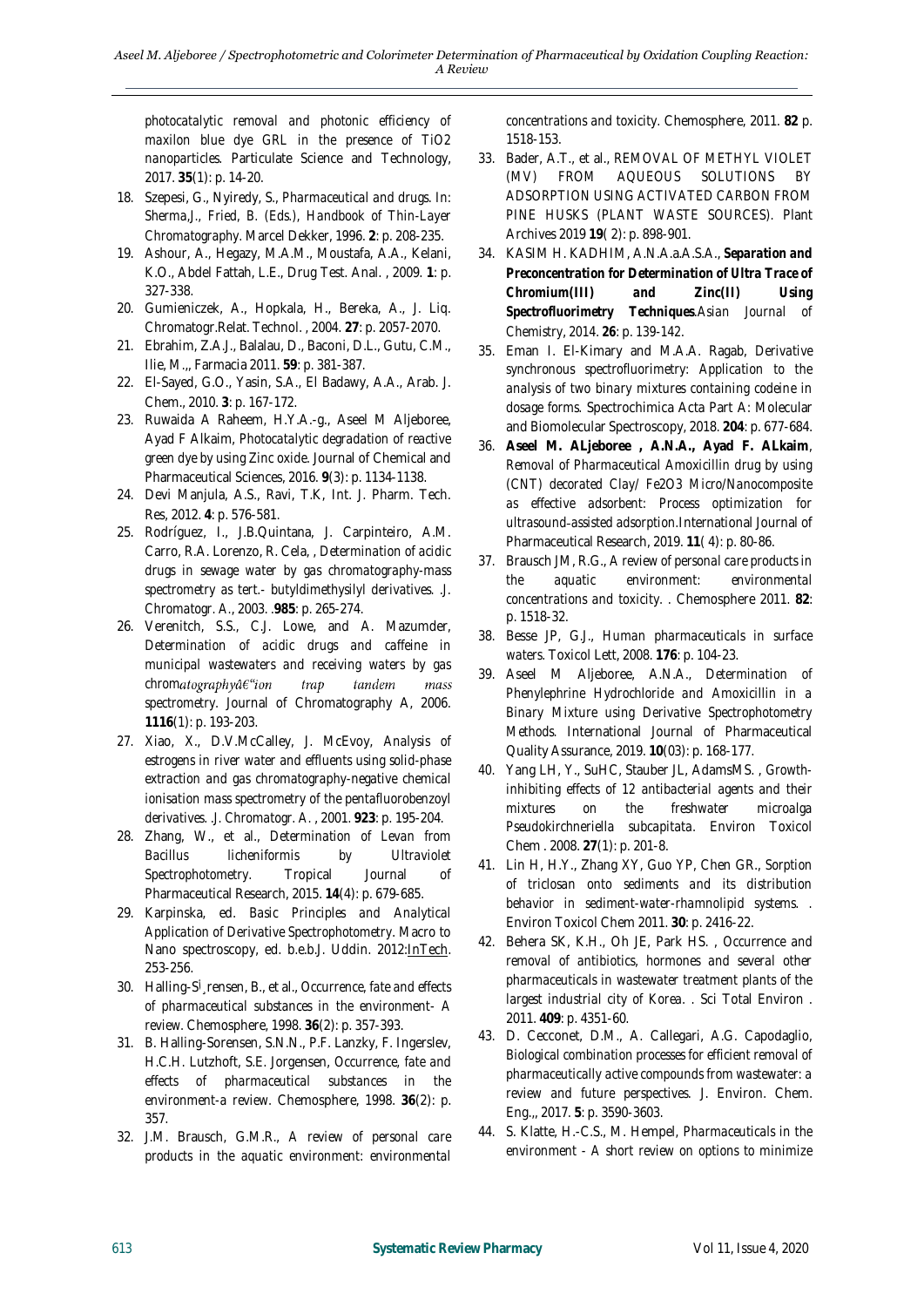*the exposure of humans, animals and ecosystems.* Sustain. Chem. Pharm., , 2017. **5** p. 61-66.

- 45. Aljeboree, A.M. and A.F. Alkaim, *Removal of Antibiotic Tetracycline (TCs) from aqueous solutions by using Titanium dioxide (TiO2) nanoparticles as an alternative material.* Journal of Physics: Conf. Series 2019. **1294** p. 052059.
- 46. Aseel Musthaq Aljeboree, A.N.A., *Colorimetric Determination of phenylephrine hydrochloride drug Using 4-Aminoantipyrine: Stability and higher sensitivity.* Journal of Pharmaceutical Sciences and Research, 2018. **10**(7): p. 1774-1779.
- 47. Mansouri, H., Carmona, R.J., Gomis-Berenguer, A., Souissi-Najar, S., Ouederni, A.,Ania, C.O., *Competitive adsorption of ibuprofen and amoxicillin mixturesfrom aqueous solution on activated carbons. .* J. Colloid Interface Sci. , 2015. **449**: p. 252-260.
- 48. Ashfaq, M., Khan, K.N., Rasool, S., Mustafa, G., Saif-Ur-Rehman, M., , *Occurrence and ecological risk assessment of fluoroquinolone antibiotics inhospital waste of Lahore Pakistan, Environ.* Toxicol. Pharmacol., 2016. **42**: p. 16-22.
- 49. Aseel M Aljeboree, A.N.A., *Adsorption of Pharmaceuticals as emerging contaminants from aqueous solutions on to friendly surfaces such as activated carbon: A review.* Journal of Pharmaceutical Sciences and Research, 2018. **10**(9): p. 2252-2257.
- 50. Li, W., Yang, K., Peng, J., Zhang, L., Guo, S., Xia, H. , *Effects of carbonizationtemperatures on characteristics of porosity in coconut shell chars andactivated carbons derived from carbonized coconut shell chars. .* Ind. CropsProd., 2008. **28**: p. 190-198.
- 51. Yahya, M.A., Al-Qodah, Z., Zanariah Ngah, C.W., *Agricultural bio-wastematerials as potential sustainable precursors used for activated carbonproduction: a review. Renew. .* Sustain. Energy Rev. , 2015 **46**: p. 218-235.
- 52. L. Feng, E.D.v.H., M.A. Rodrigo, G. Esposito, M.A. Oturan, *Removal of residual anti-inflammatory and analgesic pharmaceuticals from aqueous systems by electrochemical advanced oxidation processes. A review.* Chem. Eng. J., , 2013. **228** p. 944-964.
- 53. Close and B.S. B. Tiwari, Y. Ouarda, P. Drogui, R.D. Tyagi, G. Buelna, *Review on fate and mechanism of removal of pharmaceutical pollutants from wastewater using biological approach.* Bioresour. Technol., , 2017. **224**: p. pp. 1-12.
- 54. Li, W.C., *Occurrence, sources, and fate of pharmaceuticals in aquatic environment and soil.* Environ. Pollut.,, 2014. **187**: p. 193-201.
- 55. Y. Yang, Y.S.O., K.-H. Kim, E.E. Kwon, Y.F. Tsang, *Occurrences and removal of pharmaceuticals and personal care products (PPCPs) in drinking water and water/sewage treatment plants: a review.* Sci. Total Environ., 2017. **596-597**: p. 303-320.
- 56. B. Tiwari, B.S., Y. Ouarda, P. Drogui, R.D. Tyagi, G. Buelna, *Review on fate and mechanism of removal of*

*pharmaceutical pollutants from wastewater using biological approach.* Bioresour. Technol., 2017. **224**: p. 1-12.

- 57. A.B. Caracciolo, E.T., P. Grenni *Pharmaceuticals in the environment: biodegradation and effects on natural microbial communities. A review.* J. Pharm. Biomed. Anal.,, 2015. **106**: p. 25-36.
- *58.* E. Gracia-Lor, J.V.S., R. Serrano, F. Hernández *Occurrence and removal of pharmaceuticals in wastewater treatment plants at the Spanish Mediterranean area of Valencia* Chemosphere,, 2012. **87**: p. 453-462.
- 59. Aseel M Aljeboree, A.N.A., *Colorimetric determination of Amoxicillin using 4-Aminoantipyrine and the effects of different parameters12.* Journal of Physics: Conference Series, 2019. **12**(5): p. 052067.
- 60. AM Aljeboree, A.A., *Spectrophotometric Determination of phenylephrine hydrochloride drug in the existence of 4-Aminoan tipyrine: Statistical Study.* International Journal of Pharmaceutical Research, 2018. **10**(4).
- 61. US Pharmacopeia XXIIth Rev., *US Pharmacopoeia Convention , Rockville , MD*. 2007.
- 62. Mohamed, M., A.N. Alsharify , and K.H. Kadhim, *'Ph.D. Thesis ' Development of Spectrophotometric method for determination of same drugs based on the oxidative coupling reaction and it is applcation to some pharmaceutical preparations*, in *Chemistry*. 2013, University of Babylon p. 240.
- 63. Aseel M Aljeboree, A.N.A., *Oxidative coupling of Amoxicillin using 4-Aminoantipyrine: Stability and higher sensitivity.* Journal of Physics: Conference Series, 2019. **1294**(5): p. 052001.
- 64. de Souza, V.P., et al., *Exploring the DNA binding, oxidative cleavage, and cytotoxic properties of new ternary copper(II) compounds containing 4 aminoantipyrine and N,N-heterocyclic co-ligands.* Journal of Molecular Structure, 2019. **1178**: p. 18-28.
- 65. Beyene, N.W. and J.F. Van Staden, *Sequential injection spectrophotometric determination of phenylephrine hydrochloride in pharmaceutical preparations.* Talanta, 2004. **63**(3): p. 599-604.
- 66. Beyene, N.W., J.F. van Staden, and R.I. Stefan, *Sequential injection spectrophotometric determination of etilefrine hydrochloride.* Il Farmaco, 2004. **59**(12): p. 1005-1010.
- 67. Hassan, M.J.M., W.S. Khayoon, and S. Abdul-Fatah Hasssan, *Batch and flow injection spectrophotometric methods for the determination of barbituric acid in aqueous samples via oxidative coupling with 4 aminoantipyrine.* Karbala International Journal of Modern Science, 2015. **1**(3): p. 135-141.
- 68. van Staden, J.F., et al., *Sequential injection spectrophotometric determination of ritodrine hydrochloride using 4-aminoantipyrine.* Talanta, 2005. **68**(2): p. 401-405.